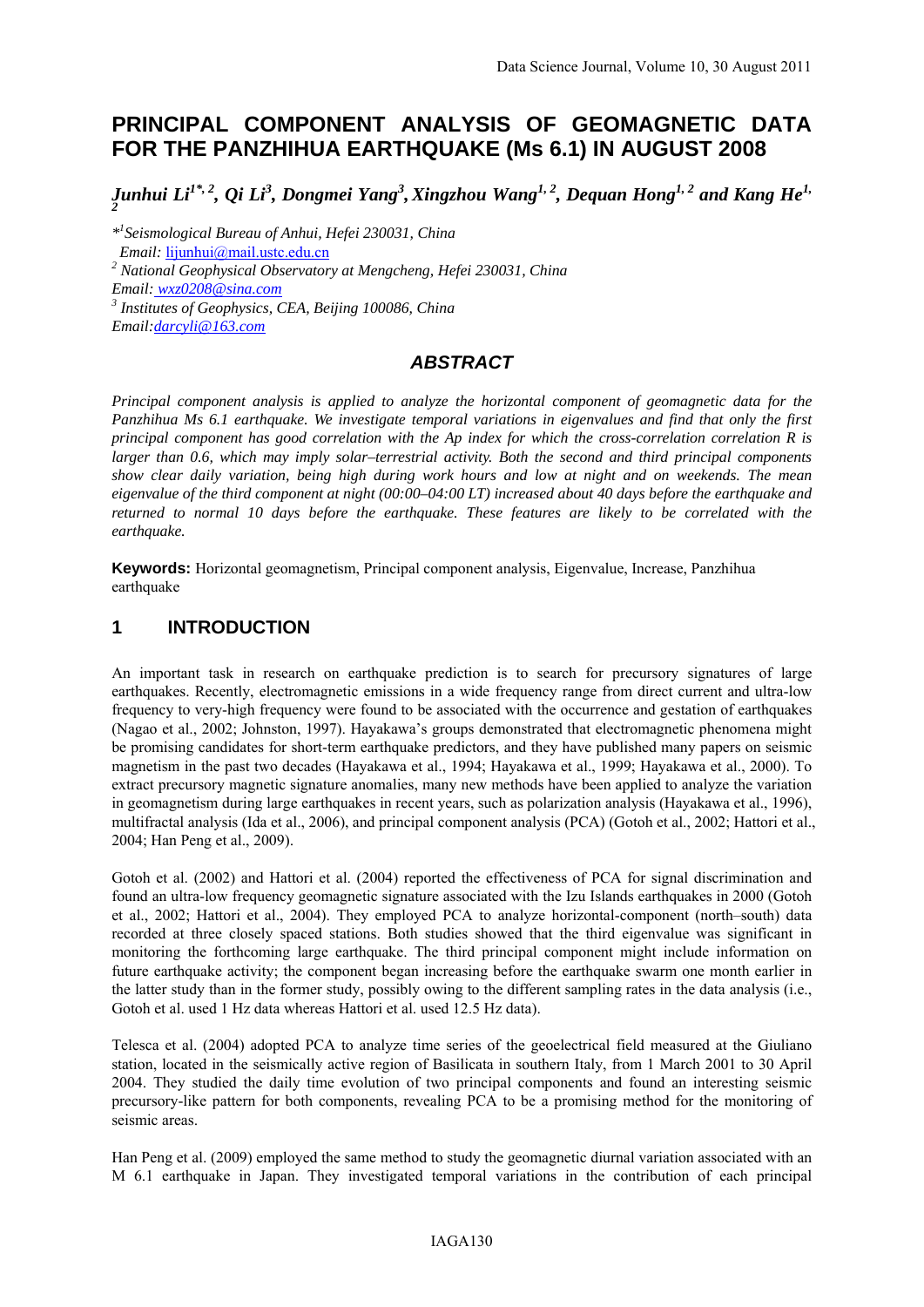component. The results showed that the contribution of the second principal component, which may relate to the local underground conductivity structure or local electromagnetic disturbance possibly due to a local seismogenic process, increased significantly about two weeks before the earthquake. These features are consistent with those obtained independently in previous case studies employing polarization analysis. Han's study may strengthen our understanding of seismic-electromagnetic phenomena.

The 2008 Panzhihua earthquake was an Ms 6.1 (Mw 5.7) earthquake that struck southern Sichuan province, China on 30 August 2008 at 16:30:50.5 local time. The earthquake was not an aftershock of the 2008 Sichuan earthquake since it related to different faults. With more than 400 aftershocks, it resulted in more than 40 deaths, the collapse of 10,000 homes, and damage to infrastructure in the area. The maximum intensity of the earthquake was VIII on the liedu scale.

Fortunately, there were three (Pingdi, Huili, and Nanshan) stations nearby that recorded the variation in geomagnetism during the Panzhihua earthquake. We applied PCA to analyze three components of the geomagnetic field—the horizontal component (H), vertical component (Z), and declination (D)—but found that only the horizontal component became clearer. Therefore, this paper introduces the procedure of PCA and the results for the horizontal component (H).



**Figure 1.** Relative locations of three observing stations and the epicenter of the Ms 6.1 earthquake in the Panzhihua region; thin lines are active faults.

#### **2 OBSERVATIONS AND DATA ANALYSIS**

#### **2.1 Earthquake and Observations**

The epicenter of the Panzhihua earthquake was located at  $26^{\circ}12'$  N,  $101^{\circ}54'$  E, 50 km southeast of the city center, and approximately in the Renhe District of Panzhihua, Sichuan, and had a depth of about 10 km. The epicenter was 60 km from Huili County in Liangshan Yi Autonomous Prefecture, Sichuan, and 30 km from Yongren County and 55 km from Yuanmou County in neighboring Yunnan province.

Figure 1 shows the relative locations of three observing stations and the earthquake epicenter; the thin lines are active faults. The three stations (HuiLi (HUL; 26.65°N, 102.25°E), NanShan (NAS; 26.54°N, 101.69°E), and PingDi (PID; 26.20°N, 101.84°E)) are in the Panzhihua region near the epicenter. The epicentral distances of the stations are roughly estimated to be about 6–65 km. The stations operate torsion-type magnetometers with three components and a sampling rate of 1 Hz. We used data from January to December 2008 to investigate the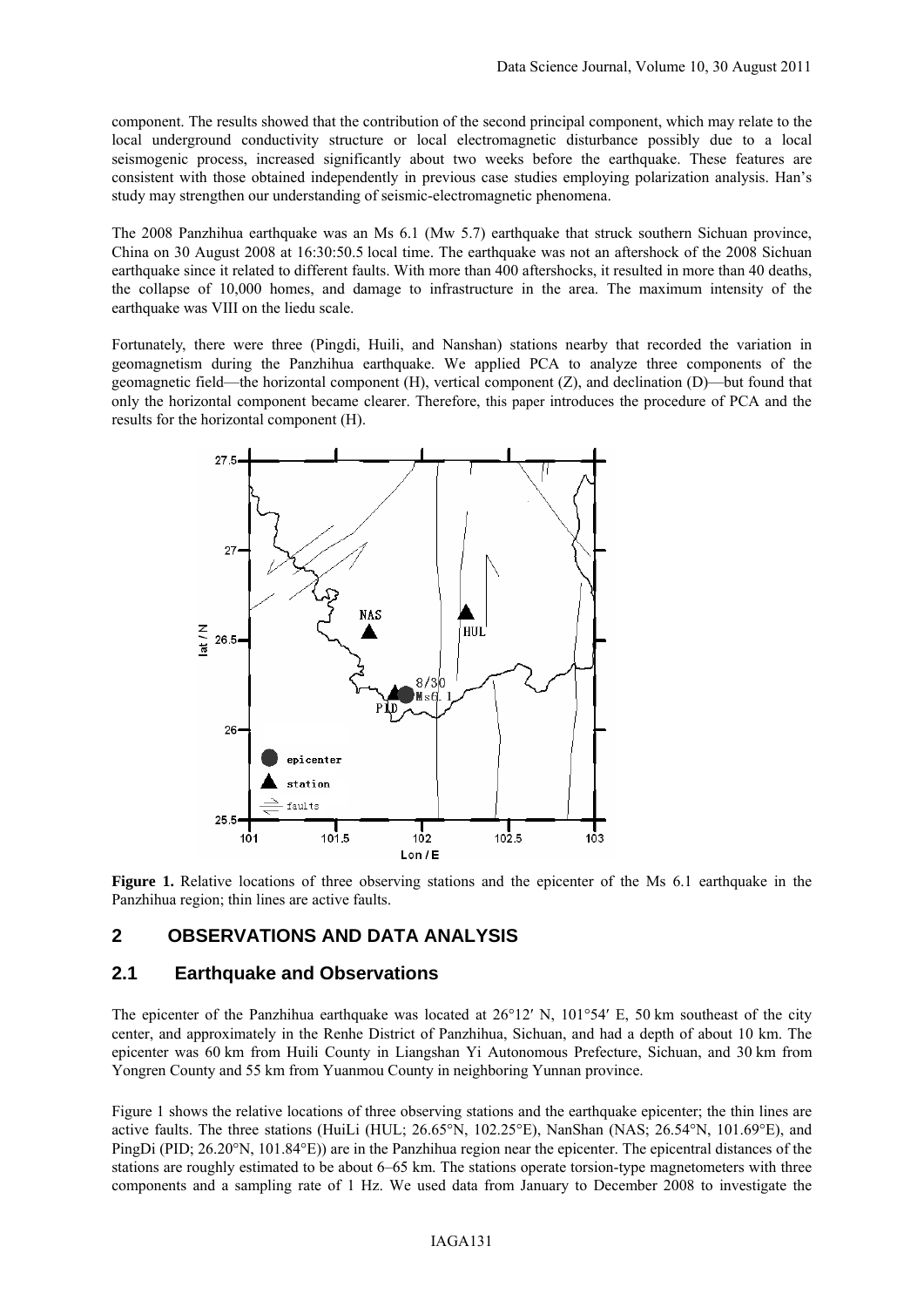precursor of the earthquake.

# **2.2 The procedure of PCA**

PCA is a standard tool used in modern data analysis in diverse fields from neuroscience to computer graphics, because it is a simple, non-parametric method for extracting relevant information from confusing datasets. With minimal effort, PCA provides a roadmap for how to reduce a complex dataset to lower-dimension datasets to reveal the sometimes hidden and simple structures that often underlie a dataset (Smith, 2002).

To extract any existing geomagnetic signature of the Panzhihua earthquake, PCA was performed to investigate long-term variations due to different sources (e.g., geomagnetic variations and man-made noise).

The procedure of PCA is as follows (Smith, 2002). Step1: Collect data. The geomagnetic data recorded at the three stations are down-sampled to 1 Hz, and then all data are fed to numerical narrow band-pass filters without delay. We applied PCA to the time series data recorded at the closely separated stations. Let us consider that the time series (30 min) recorded at the three stations are given by  $y_{PID} = [y_{PID}(1), y_{PID}(2),..., y_{PID}(1800)]$ ,  $y_{NAS} =$ [  $y_{NAS}(1)$ ,  $y_{NAS}(2)$ ,...,  $y_{NAS}(1800)$ ], and  $y_{HUL} = [y_{HUL}(1), y_{HUL}(2),..., y_{HUL}(1800)]$ , where the subscripts PID, NAS, and HUL correspond to the three stations. Step 2: Subtract the mean. For PCA to work properly we need to subtract the mean from each of the data dimensions; the mean is the average across each dimension. The data matrix  $Y = [y_{PID} \, y_{NAS} \, y_{HUL}]^T$  is obtained, where T denotes the transpose. Step 3: Calculate the covariance matrix  $\mathbf{R} = \mathbf{YY}^T$ . Step 4: Calculate the eigenvectors of the covariance matrix. Since the covariance matrix is square, we can calculate the eigenvectors and eigenvalues for this matrix. The eigenvalue decomposition of **R** is  $\mathbf{R} = \mathbf{V}\mathbf{K}\mathbf{V}^T$ , where K is the eigenvalue matrix with values  $\lambda_1$ ,  $\lambda_2$ , and  $\lambda_3$ , and V is the eigenvector matrix with columns  $v_1$ ,  $v_2$ , and  $v_3$ . Here the subscripts 1, 2, and 3 indicate the order of magnitude (i.e.,  $\lambda_1 > \lambda_2 > \lambda_3$ ). The mathematical process of PCA is eigenvalue analysis of the covariance matrix of the observed signal matrix.

#### **3 PCA EIGENVALUE RESULTS**

This section describes the temporal variation of horizontal eigenvalues. Here we take the square root of eigenvalues  $\lambda_1$ ,  $\lambda_2$ , and  $\lambda_3$ , where  $\lambda_1$ ,  $\lambda_2$ , and  $\lambda_3$  correspond to the first, second, and third principal components, respectively.

Figure 2 is an overall summary of the temporal evolution of the three principal components ( $\sqrt{\lambda_1}$ ,  $\sqrt{\lambda_2}$ ,  $\sqrt{\lambda_3}$ ) at a frequency of 10 mHz together with the corresponding variation in horizontal geomagnetic activity expressed by the Ap index (lower panel). The upper three panels in the figure are continuous plots of the eigenvalues estimated every 30 minutes with the above procedures. The period of analysis is from January to December 2008, as seen in Figure 2, but there is a gap in the result from the end of January to the end of March because PID had technical problems in data recording, so it is not possible to use data from all three stations. Using data for the full year in Figure 2, it is difficult to find correlation of any one principal component ( $\lambda_1 - \lambda_3$ ) with the Ap index.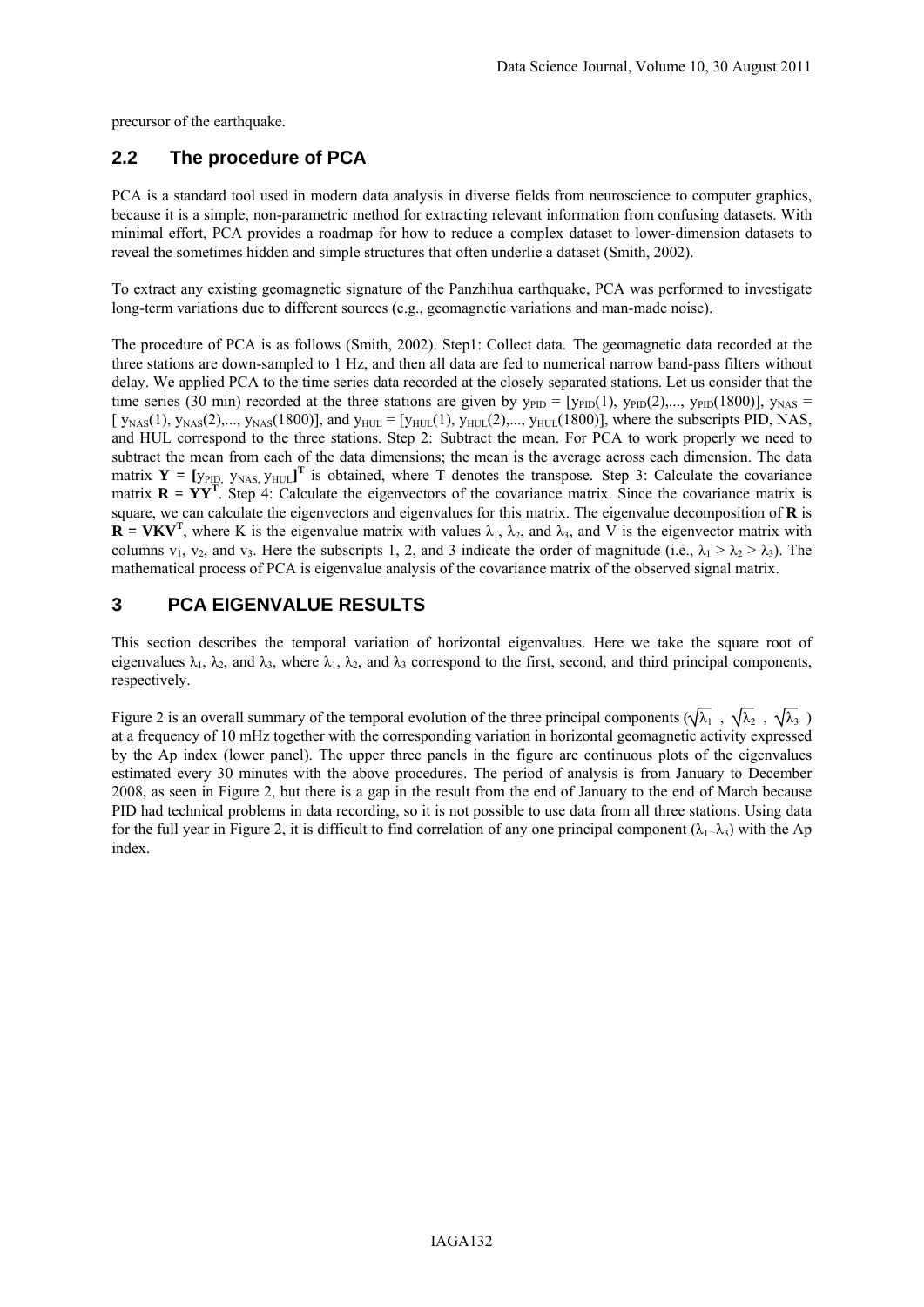

**Figure 2**. Overall temporal evolution of three principal components (upper three panels) compared with that of geomagnetic activity (Ap index) (lower panel) for the year 2008.

To find a relationship for these variables, we considered the data variation during April 2008. As shown in Figure 3, the variation in  $\sqrt{\lambda_1}$  seems to adequately correlate with the Ap index, with there being a number of simultaneous peaks. In addition, we calculated the cross-coefficient R between each of three components and the Ap index, as shown in Figure 4. It is seen that only the variation in  $\sqrt{\lambda_1}$  has good correlation with the Ap index; the coefficient R (red line) is greater than 0.6 in this case, which suggests that the first principal component may reflect signals originating from the solar activity. At the same time, the correlation coefficients for the second and third components (blue and black lines) are very low and have no regular pattern; therefore, correlations of  $\sqrt{\lambda_2}$  and  $\sqrt{\lambda_3}$  with Ap are not so obvious.

Figure 5 shows the universal time diurnal variations in  $\sqrt{\lambda_2}$  and  $\sqrt{\lambda_3}$  in April 2008. Both the second and third components (Figures 5(a) and 5(c)) have clear daily variation with there being high values during work hours  $(LT = UT + 8:00)$  and low values at night and on weekends (Figures 5(b) and 5(d)). Both components seem to have good correlation with human activity (i.e., work during the daytime and rest at night). Therefore, to discover precursory signatures of an earthquake, we should use nighttime data because there is less human activity at that time.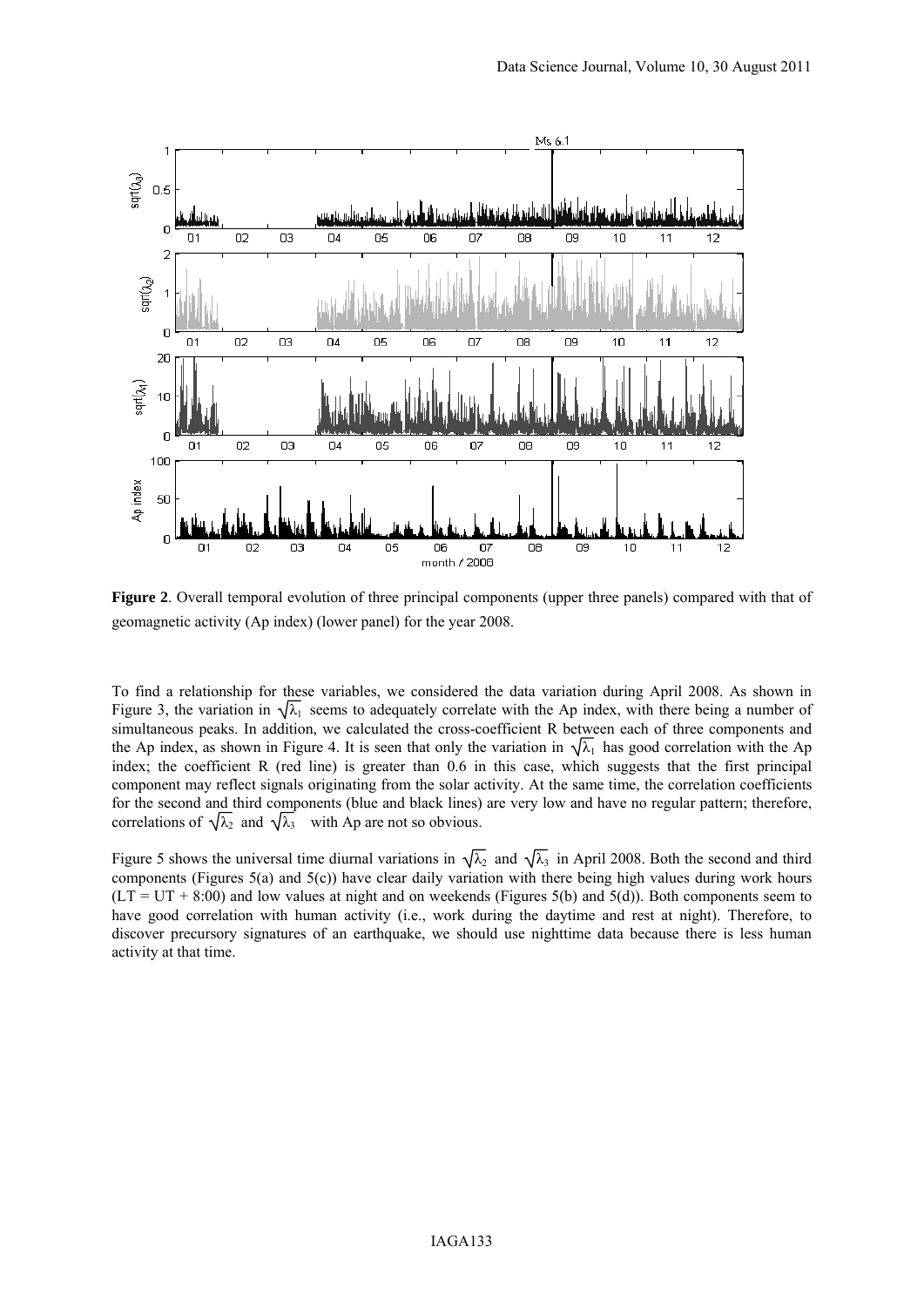

**Figure 3.** Comparison of the temporal evaluation of the first principal component  $\sqrt{\lambda_1}$  with that of the Ap index during the short period of 1–30 April 2008.



**Figure 4.** Coefficient of the correlation of three principal components with the Ap index during the period of 1–30 April 2008; the red line indicates  $\sqrt{\lambda_1}$ , the black line  $\sqrt{\lambda_2}$ , and the blue line  $\sqrt{\lambda_3}$ .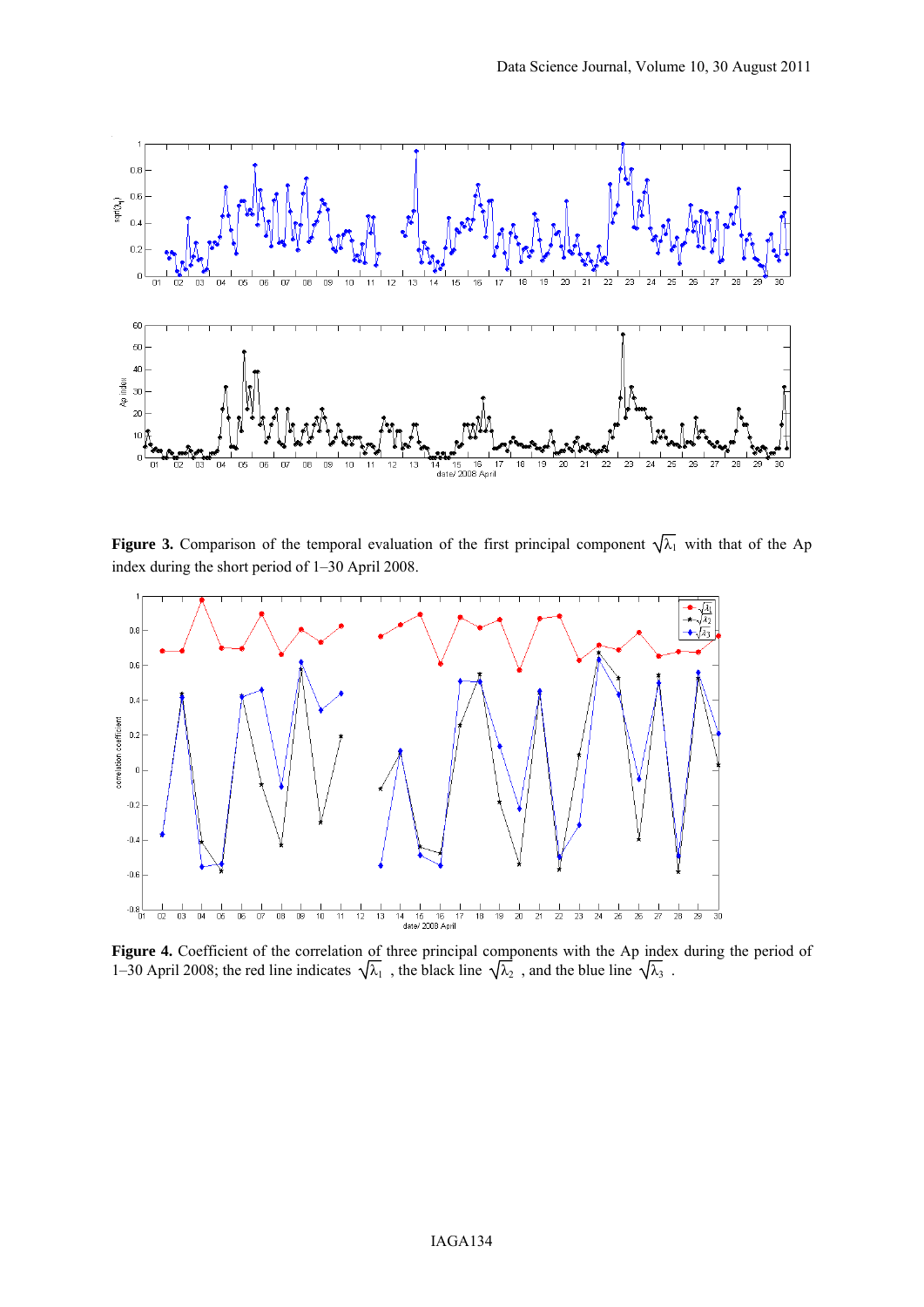

**Figure** 5. Variations in  $\sqrt{\lambda_2}$  and  $\sqrt{\lambda_3}$  on each day of April 2008. Figures (a) and (c) show the diurnal variations in  $\sqrt{\lambda_2}$  and  $\sqrt{\lambda_3}$  on weekdays respectively, while Figures (b) and (d) show those on the weekend.  $LT = UT + 8:00$ .



**Figure** 6. Variation in the second principal component  $\sqrt{\lambda_2}$  during 2008. The occurrence time of the large earthquake (Ms 6.1) is indicated by a vertical line. (a) Variation in  $\sqrt{\lambda_2}$  for a whole day. (b) Variation in the midnight average (00:00–04:00 LT) of  $\sqrt{\lambda_2}$ . (c) Released energy (E/r<sup>2</sup>) around the array station (r < 100 km). (d) Variation in the Ap index.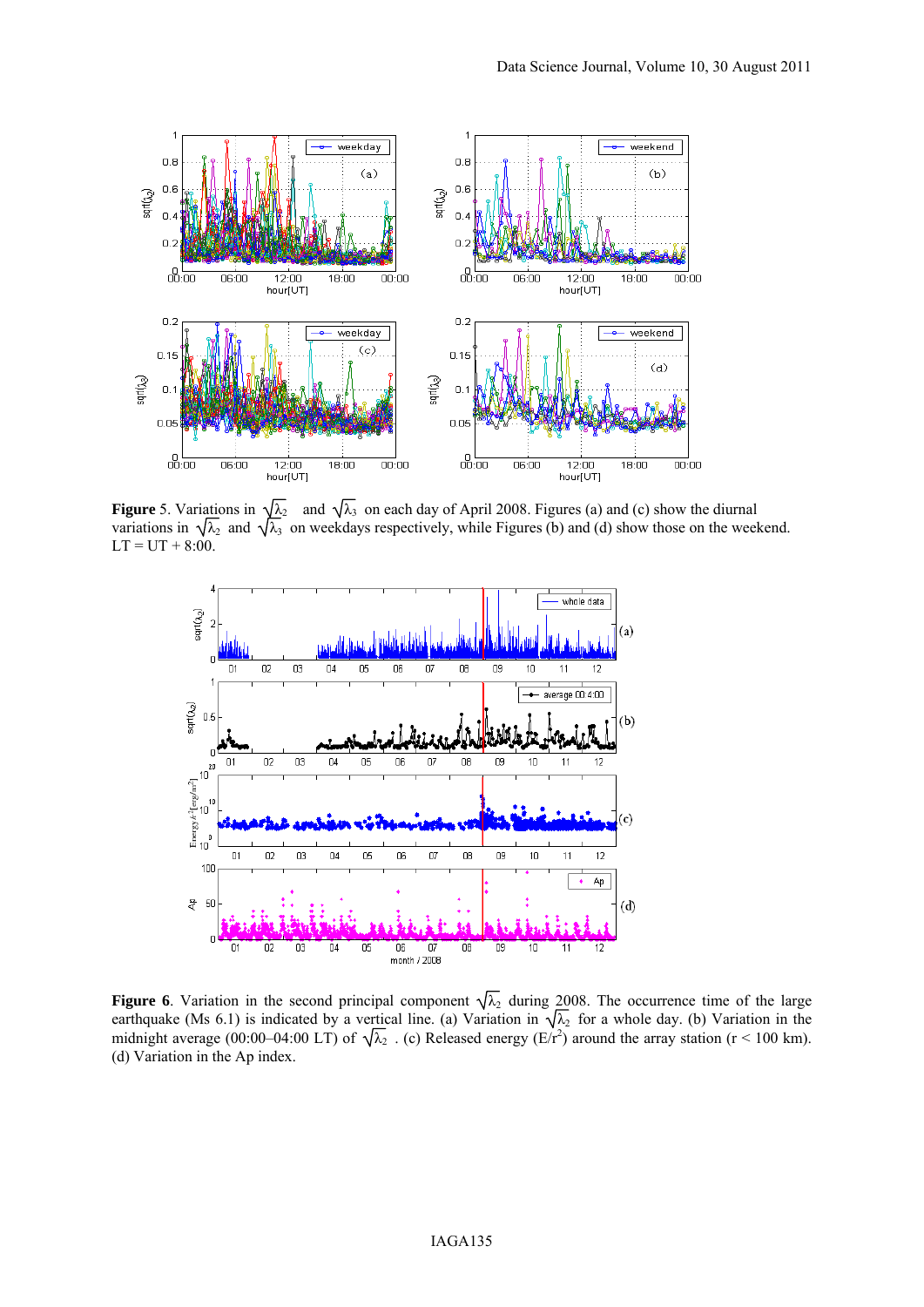

**Figure 7.** Variation in the third principal component  $\sqrt{\lambda_3}$  during 2008. The occurrence time of the large earthquake (M > 6) is indicated by a vertical line. (a) Variation in  $\sqrt{\lambda_3}$  for a whole day. (b) Variation in the midnight average (00:00–04:00 LT) of  $\sqrt{\lambda_3}$ . (c) Released energy (E/r<sup>2</sup>) around the array station (r < 100 km). (d) Variation in the Ap index.



**Figure 8.** Variation in the third principal component  $\sqrt{\lambda_3}$  from May to September 2008. The occurrence time of the large earthquake (Ms 6.1) is indicated by a vertical line. (a) Variation in  $\sqrt{\lambda_3}$  for a whole day. (b) Variation in the midnight average (00:00–04:00 LT) of  $\sqrt{\lambda_3}$ , with the red line being the 5-day running mean. (c) Released energy  $(E/r^2)$  around the array station (r < 100 km). (d) Variation in the Ap index.

Figure 6 shows the variations in  $\sqrt{\lambda_2}$  (Figure 6(a) shows the whole-day variation and Figure 6(b) the nighttime variation), the seismicity  $E/r^2$  (Figure 6(c)), and the Ap index (Figure 6 (d)). The results show that the variation in  $\sqrt{\lambda_2}$  does not change throughout the year, and it is difficult to find an anomaly before or after the earthquake.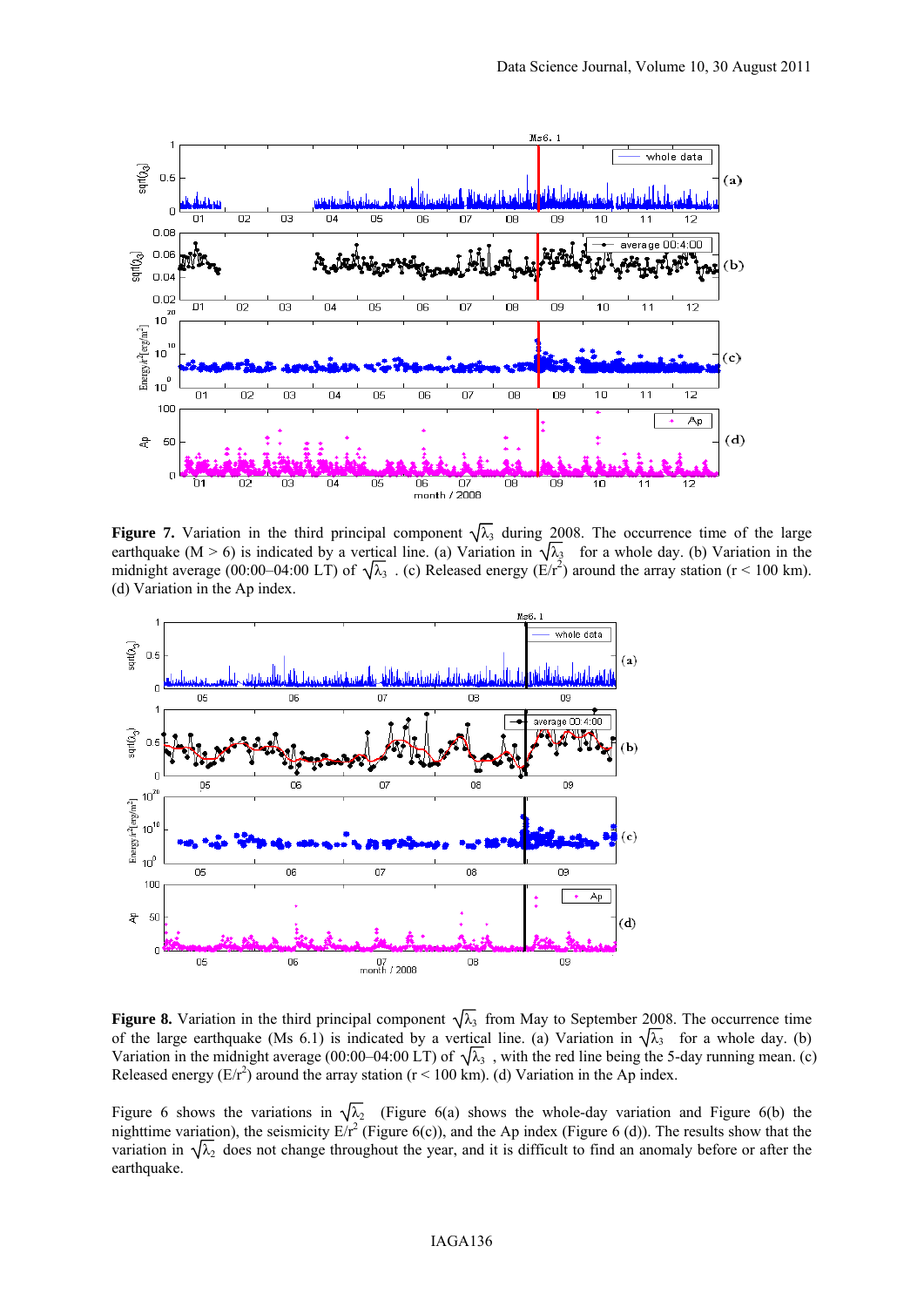The weakest third component  $\sqrt{\lambda_3}$ , which may be the residual of the first and second principal components, is the third possible signal candidate to contain hidden earthquake-related emissions (Figure 7). As shown in Figures 5(c) and 7(a),  $\sqrt{\lambda_3}$  is likely to have diurnal variation, being highly affected by man-made signals during the day but little affected at night (Figure 7(b)). Therefore, the component could be used to detect weak earthquake-related emissions, if they exist. The variation in midnight  $\sqrt{\lambda_3}$  in Figure 7(b) shows that the amplitude of  $\sqrt{\lambda_3}$  began to increase from the middle of July 2008, about 40 days before the Ms 6.1 earthquake, and then sharply decreased about 10 days before the earthquake. This kind of variation is not seen for the Ap index (Figure 7(d)). After approximately 4 months,  $\sqrt{\lambda_3}$  became rather stable and returned to the level seen at the beginning of the plot.

We need to investigate the possible causes of the increase in  $\sqrt{\lambda_3}$  and any shaking of the sensor by mechanical seismic waves. Therefore, we use the China Earthquake Net Catalog to investigate the regional seismicity  $E/r^2$ , where E and r are the energy released by an earthquake and the hypocentral distance from a certain array station. The formula  $logE = 1.695ML + 3.18$  is adopted for this computation. Figure 7(c) shows the index of  $E/r^2$ , which indicates regional seismic energy. The seismic energy decays macroscopically as an exponential function, but the changes in  $\sqrt{\lambda_3}$  are quite different. Figure 8 is an enlarged plot of the nighttime variation in  $\sqrt{\lambda_3}$  from May to September 2008 and shows the above feature more clearly. After the strong earthquake,  $\sqrt{\lambda_3}$  sharply increased from 31 August, but at the same time, the Ap index was very stable, perhaps indicating a post-seismic effect.

# **4 DISCUSSION AND CONCLUSIONS**

The PCA results for horizontal geomagnetism for the Ms 6.1 Panzhihua earthquake indicate that the first principal component originates from solar effects since the coefficient of correlation between Ap and  $\sqrt{\lambda_1}$  is larger than 0.6, whereas the other second and third principal components do not obviously correlate with Ap. The second and third components have clear daily variation of high values during work hours and low values at night and on weekends, which suggests they are a combination of artificial and possible earthquake-related signals. It is difficult to find an anomalous variation in the nighttime average  $\sqrt{\lambda_2}$  at the time of the earthquake (Fig. 6). To avoid artificial signals, we used average nighttime (00:00–04:00 LT) data for  $\sqrt{\lambda_3}$ . The results indicate that  $\sqrt{\lambda_3}$  increased about 40 days before the earthquake and returned to normal 10 days before the earthquake and sharply increased after the quake and returned to normal 3 months later. The correlation of  $\sqrt{\lambda_3}$ with the earthquake is rather better than the correlation of  $\sqrt{\lambda_2}$  with the earthquake.

We also rule out the Ap index and the possibility of shaking effects as possible causes of the anomalous increases in the third principal component preceding (a few days prior to) the large earthquake. It is clearly found that the variation in Ap is smooth and the released energy  $(E/r^2)$  is normal with 100 km of the epicenter during the three months before the earthquake. These observations suggest the credibility of the increase in  $\sqrt{\lambda_3}$  about 40 days before the earthquake as a precursor. The  $\sqrt{\lambda_3}$  increase is weaker than that found by Hattori (2004), possibly because the stations are more separated or the earthquake is less intense in our study.

#### **5 ACKNOWLEDGEMENTS**

This research was supported by the Special Project for Earthquake Research (200708033). The geomagnetic data used in this paper were provided by the Geomagnetic Network of China, Institute of Geophysics, and China Earthquake Administration. The earthquake catalogs were taken from the China Earthquake Net Catalog and data of the Ap index were downloaded from http://wdc.kugi.kyoto-u.ac.jp/index.html. The authors thank Han Peng, Xie Fan, and Zhao Chunpeng for useful suggestions.

# **6 REFERENCES**

Gotoh, K., Akinaga, Y., Hayakawa, M., & Hattori, K. (2002) Principal component analysis of ULF geomagnetic data for Izu islands earthquakes in July 2000. *J. Atmos. Electr.* 22, 1–12.

Han, P., Huang, Q. H., & Xiu, J. G. (2009) Principal component analysis of geomagnetic diurnal variation associated with earthquakes: case study of the M6. 1 1wate ken Nairiku Hokubu earthquake. *Chinese Geophysics (*in Chinese*)*52(6):556~1563.

Hattori, K., Takahashi, I., Yoshino, C., Isezaki, N., Iwasaki, H., Harada, M., et al. (2004) ULF geomagnetic